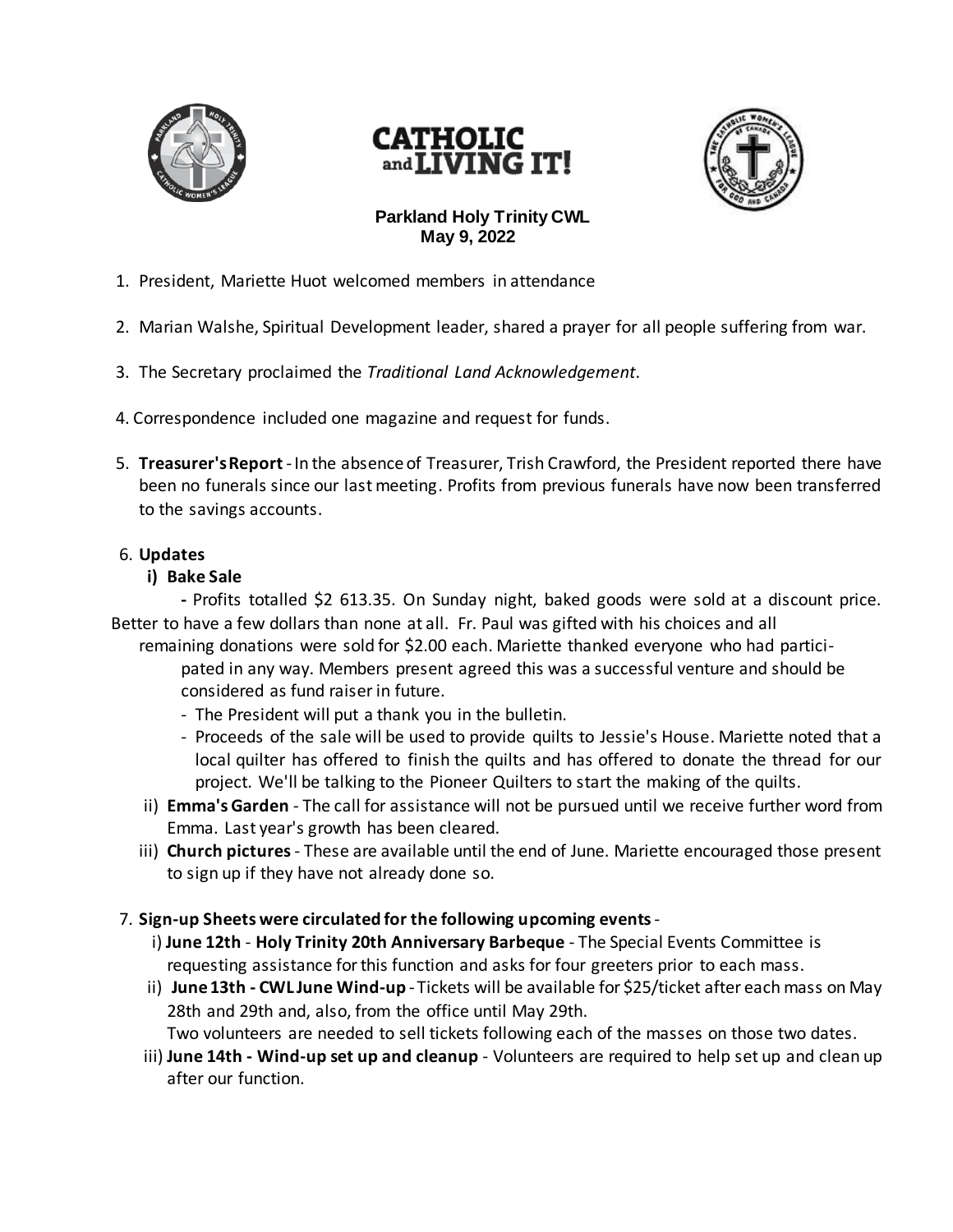8. **Spiritual** - Marian Walshe noted that May is the month of Mary and that her Reflection highlights our Blessed Mother. She followed Pope Paul VI's lead when, in addressing his bishops, he stated that May is for celebrating Mary, mothers and all women. Marian shared a heartfelt, thoughtful and interactive prayer with ladies present.

#### **Break**

- 9. **Women of the Bible Faithful Disciples** Sr. Susan, together with six readers, shared a workshop she had created for the Diocesan Convention. The readings highlighted the characters and strengths of each of these women. Quilt patches reflected each one in turn. In the ensuing discussion, Sr. Susan asked how we can incorporate these women's strengths and lives into our own lives.
- 10. **Upcoming Events Walk for Life - May 12th** Mariette noted that anyone interested in attending this event should contact the church office. The bus will be cancelled if more people don't show interest in participating.

### 11. **Save the Dates**:

- i) **May 12th** Walk for Life
- ii) **June 12th -** Holy Trinity 20th Anniversary Barbeque
- ii) **June 13th -** CWL June Wind-up
- iii) **June 14th** Wind-up clean up
- 12. Mariette shared her President's Report.
- 13. Together, ladies recited the League Prayer.

**Next gathering - June 13th Wind-up**. Tickets can be purchased from the office or following any of the masses on May 28th or May 29th.

# President's Report - May 9th, 2022

This past month has been a real whirl wind for me. It seems I finish one thing and two more pop up that need my attention. But I do remember that attending mass on Holy Thursday night I found what I was looking for, for a while. The church was not packed but quite full and when the first Amen was said in unison, I remember thinking this is what I have missed for so long. The feeling of a true mass celebration like it was once upon a time. Though it was only one word, it was very powerful for me, to reassure me that things were hopefully going to come back to normal.

The other moment so similar to this, was at our Diocesan Convention two weekends ago. When the first song was sung by a group of women, it was like a warm blanket enveloping me with comfort and reassurance that things are going to be OK. The entire weekend was filled with lots of talking, laughing and embracing each other, as it has been 3 years since our last Diocesan convention.